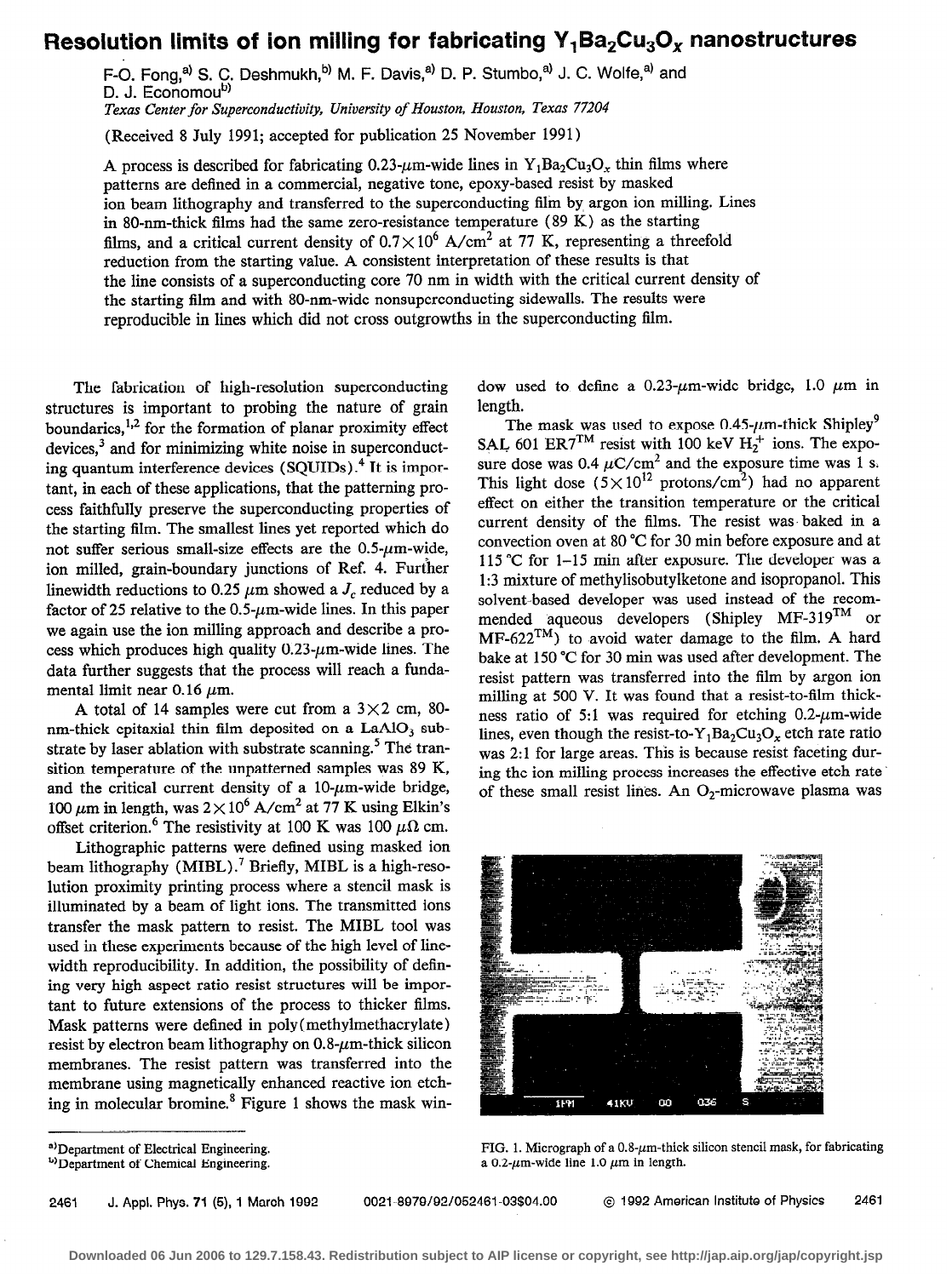

FIG. 2. Negative tone resist image formed by masked ion beam lithography using the mask in Fig. 1.

used to strip the resist. This process minimized ion bombardment of the film and appears to have no detrimental effect on these very thin films even for over etching by factors of 5-10. Figure 2 shows the resist structures used to define the  $0.23$ - $\mu$ m line and Fig. 3 shows the superconducting line after ion milling and resist stripping. Transition temperature and critical current density measurements were performed using a four-point, lock-in technique with a 1-kHz small signal, excitation current of 1.0  $\mu$ A. A short bridge length of 1  $\mu$ A. A short bridge length of 1  $\mu$ m was used to minimize the possibility of crossing outgrowths on the ablated film. This short length caused two limitations on the measurements. First, because of long YBCO leads between the voltage contact pads and the bridge itself, the structure is relatively insensitive to the bridge resistance. In fact, the bridge resistivity could increase by a factor of 2 relative to that of the leads and represent only a 10% change in the measured resistance between the voltage probes. The second, and more fundamental, limitation is that the voltage sensitivity of the lock-in amplifier (10 nV) limits our minimum detectable electric field to  $100 \mu$ V/cm.



FIG. 3. Micrograph of a 80-nm-thick, 0.23- $\mu$ m-wide, 1.0 $\mu$ m-long  $Y_1Ba_2Cu_3O_x$  line formed by masked ion beam lithography and ion milling.

2462 J. Appl. Phys., Vol. 71, No. 5, 1 March 1992 **Fong at al. 2462** Fong et al. 2462



FIG. 4. Resistance vs temperature (a) and small signal voltage as a function of dc-bias current at several temperatures (b), for the line in Fig. 2.

This is a factor of 10 larger than the field used to define the critical current density by the offset criterion. In this paper, we define "critical current density" as the current corresponding to a small-signal voltage of 25 nV (corresponding to a field of 250  $\mu$ V/cm). Thus, our value of  $J_c$  is somewhat higher than that which would be obtained using the offset criterion. Figures 4(a) and 4(b) show, respectively, the resistive transition and the dependence of small-signal volt